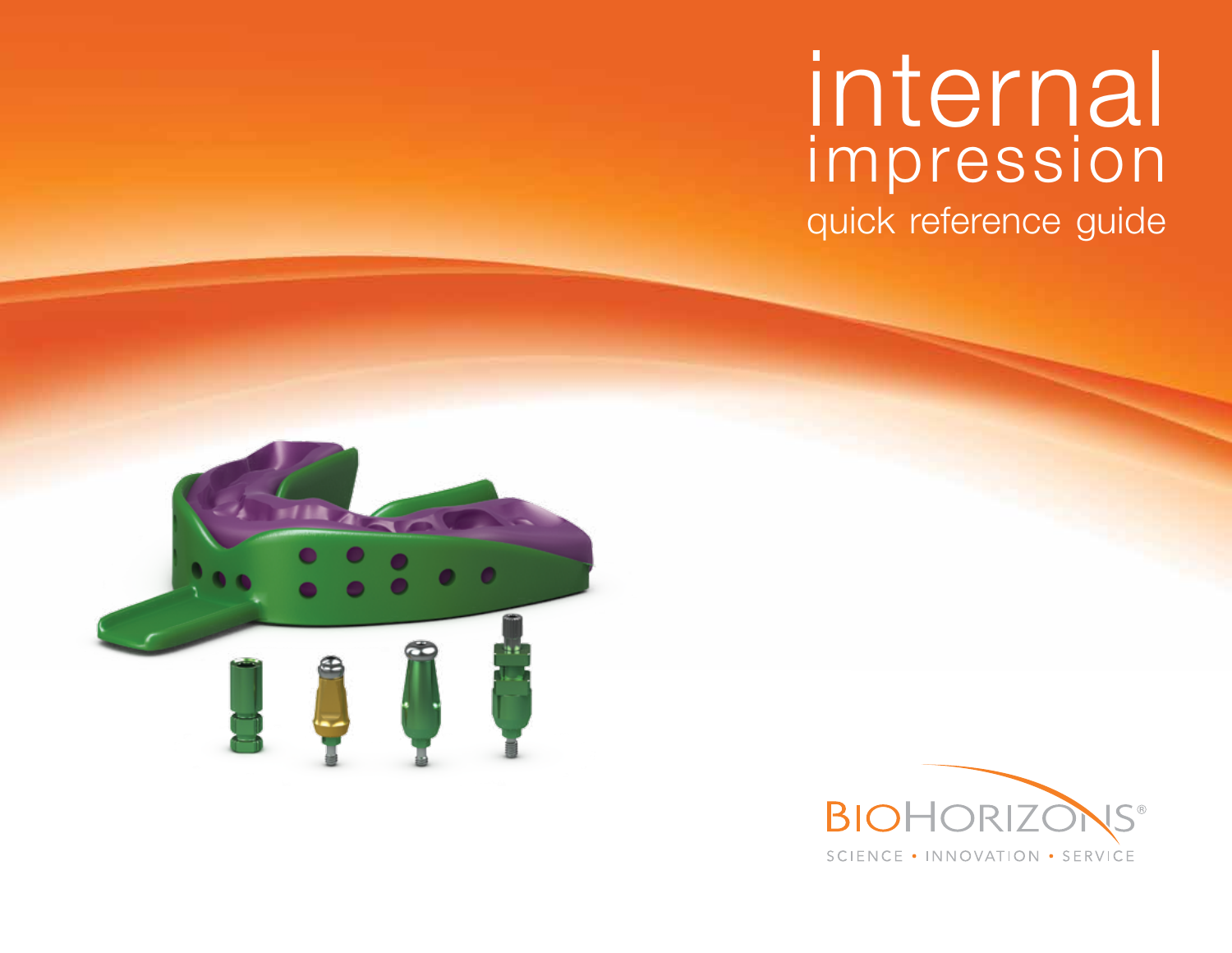

# IMPRESSION TECHNIQUE OVERVIEW

**Procedure Objective**: This guide provides you with 3 of the most common impression techniques using the BioHorizons Tapered Internal & Internal implant systems. These techniques record the soft tissue profile and implant position. Additional impression techniques can be found in the BioHorizons Internal Prosthetic Manual, available for downloading from www.biohorizons.com or by contacting us at 888-246-8338.

# Important Note:



### **Verify proper seating of abutment or coping**

For all BioHorizons internal connection implants, look for the biologic seal at the outermost portion of the connection and verify the abutment and implant are in contact (see diagram). It is normal to see spaces both on the floor of the connection and at the inner aspect of the bevel. This allows for machining tolerances. If these areas were designed to be in contact, a micro-gap could be created on the outer edge. This design minimizes the micro-gap.



### **Closed Tray (Indirect) Transfer Open Tray (Direct) Pick-up**

The internal hex orientation is transferred using the 3inOne abutment with a ball-top screw or any of the indirect, hexed (closed tray) copings. The 3inOne abutment or transfer coping remains in place after the impression is removed. The coping is then removed and the healing abutment or provisional is immediately replaced to avoid collapse of the soft tissue.



The internal hex orientation is transferred when using the direct pick-up hexed (open tray) copings. A custom tray or modified stock tray with a screw access hole in the area above the implant is required. After the material sets, the direct coping screw is removed through the access hole. The impression is removed with the direct pick-up coping embedded in the impression and the healing abutment or provisional is immediately replaced to avoid collapse of the soft tissue.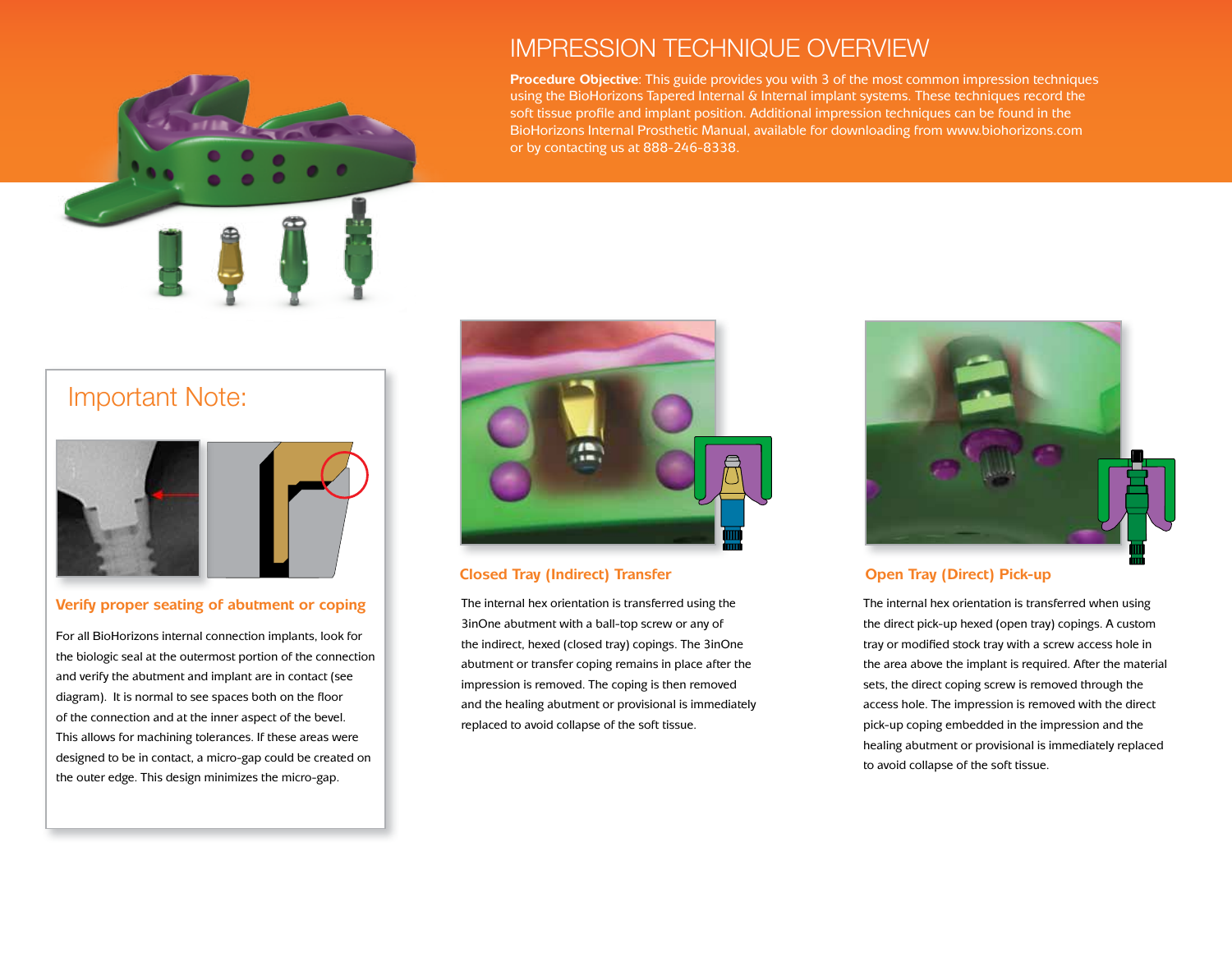# INDIRECT TRANSFER WITH THE 3INONE ABUTMENT / BALL-TOP SCREW

This procedure makes an impression for fabrication of a working cast utilizing a closed-tray, indirect transfer method when a regular emergence healing abutment was used. The procedure creates a working cast that represents the soft tissue profile, implant position and hex orientation.



### **1 Remove healing abutment 2 Place 3inOne abutment**

Remove the regular emergence healing abutment with the .050" (1.25mm) hex driver. Confirm that the prosthetic platform is free of bone or soft tissue.



Seat the 3inOne abutment and secure it with a ball-top screw (hand-tighten). If practical, orient the long flat side of the abutment to the facial for easier indexing. Radiographically verify correct seating of the abutment.



Block out the hex-hole on top of the ball-top screw with a material of choice.



### **3** Block out hex hole **4 4** Make full-arch impression

Syringe and completely cover the coping assembly with medium or heavy body impression material and record a full arch impression. Remove the tray and 3inOne abutment. Replace the healing abutment immediately to prevent soft tissue collapse.

## Send to Lab:

- **Impression • Implant Analog • Bite Registration**
- **3inOne/Ball-top Screw combo**
- **Abutment Screw (comes with 3inOne)**
- **Opposing model or impression**
- **Shade selection**



### **1 Assemble coping and analog**

Use the ball-top screw to assemble the 3inOne abutment with the corresponding implant analog.



### **(2) Index coping into impression**

Insert the coping assembly into the corresponding location in the impression, ensuring that the long flat of the abutment aligns with the corresponding indice within the impression.



### **3** Create soft tissue model **4** Fabricate working cast

Verify analog seating and apply lubricant where soft tissue replica material is to be applied. Syringe a soft tissue replica material around the analog.



Fabricate a working cast and articulate according to standard laboratory procedures.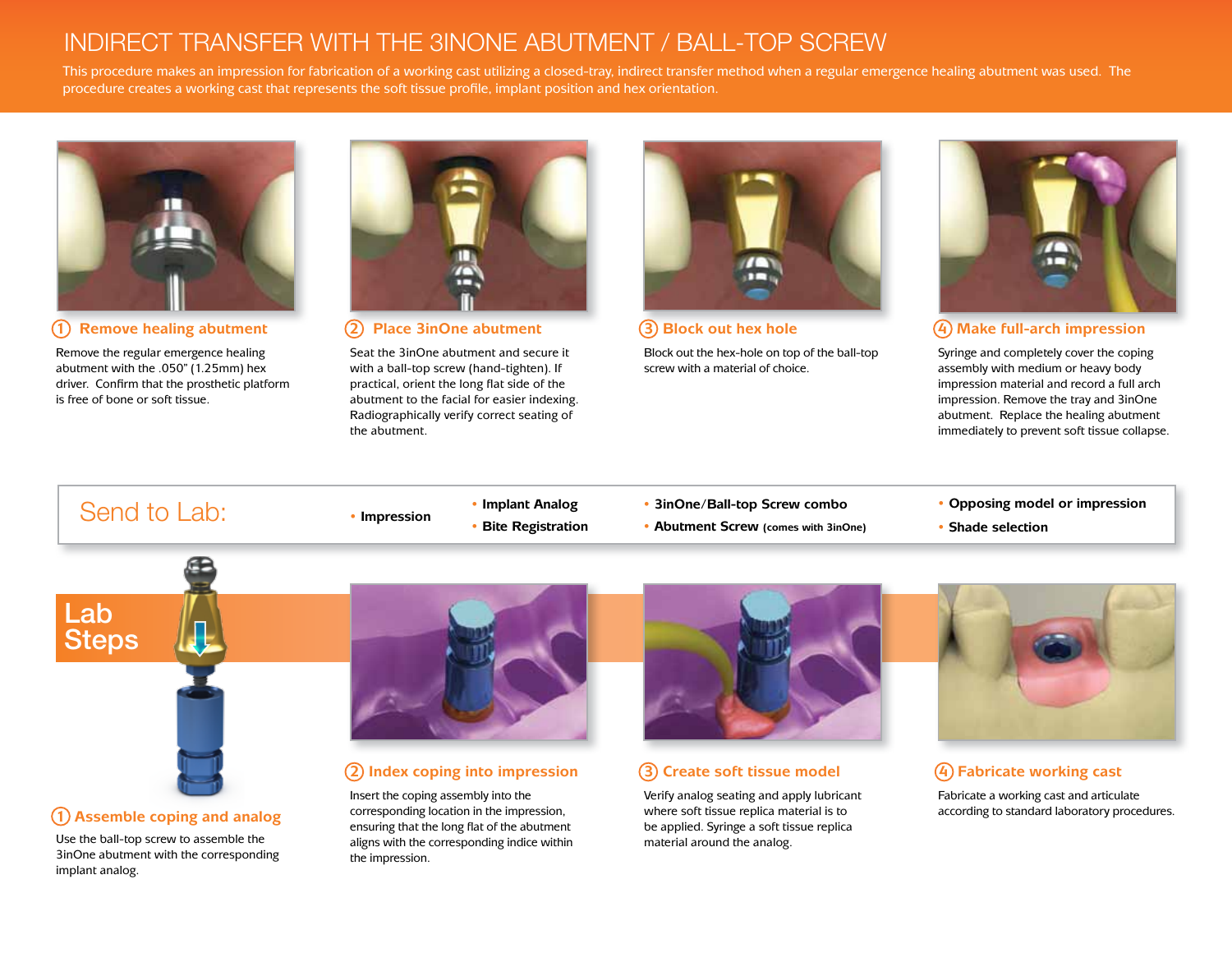# INDIRECT TRANSFER WITH THE INDIRECT TRANSFER COPING

This procedure makes an impression for fabrication of a working cast utilizing a closed-tray, indirect transfer method when a regular emergence healing abutment was used. The working cast that represents the soft tissue profile, implant position and hex orientation.



Remove the healing abutment with the .050" (1.25mm) hex driver. Confirm that the implant prosthetic platform is free of bone or soft tissue. *The emergence (narrow, regular or wide) of the impression coping should match the emergence of the healing abutment and the final abutment. Custom cast emergence will be determined by the lab.*



**1 Remove healing abutment 2 Place indirect transfer coping 3 Block out hex hole 4 Make full-arch impression**

Seat the indirect transfer coping and secure it with the coping screw (hand-tighten). Radiographically verify correct seating of the abutment.



Block out the hex hole of the coping screw with a material of choice.



Syringe and completely cover the coping assembly with medium or heavy body impression material and record a full arch impression. Remove the coping assembly after the tray has been removed. Replace the healing abutment immediately to prevent soft tissue collapse.

# **• Bite Registration**<br>• Bite Registration • Abutment and Screw (if selected) • Shade selection • Shade selection

- **Implant Analog**
	-
- **•** Implant Analog **•** Indirect Transfer Coping w/Coping Screw Opposing model or impression<br>• Bite Registration Abutment and Screw (if selected) Shade selection
	- **Abutment and Screw (if selected)**
- 
- 



### **1 Assemble coping and analog**

Using the coping screw, assemble the indirect transfer coping with the appropriate diameter analog.



### **2 Index coping into impression 3 Create soft tissue model 4 Fabricate working cast**

Insert the scoop coping assembly into the corresponding location in the impression, ensuring that the grooves of the coping align with the corresponding indice within the impression.



Verify analog seating and apply lubricant where soft tissue replica material is to be applied. Syringe a soft tissue replica material around the analog.



Fabricate a working cast and articulate according to standard laboratory procedures.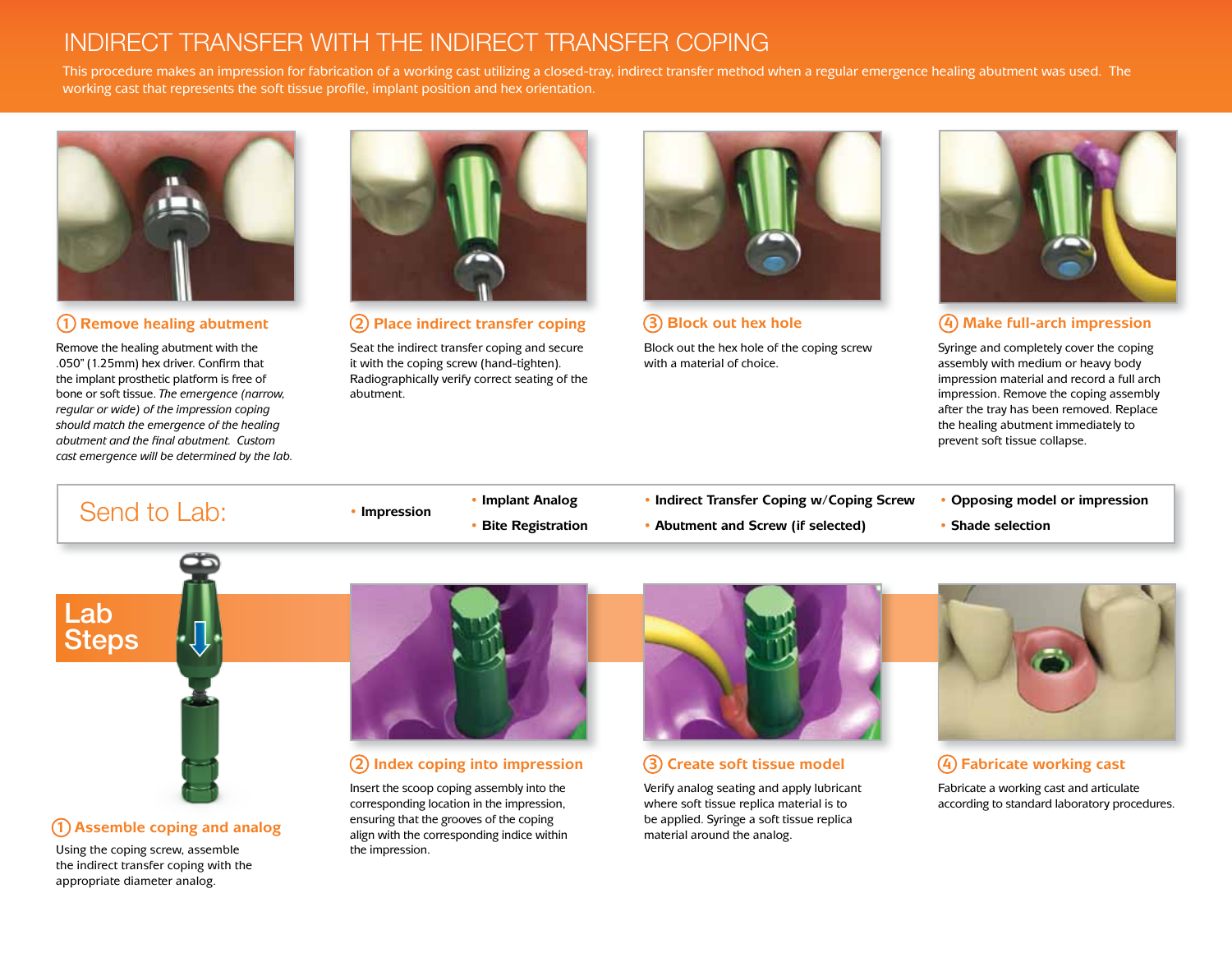# DIRECT PICK-UP

This procedure makes an impression for fabrication of a working cast utilizing an open-tray, direct pick-up method. The procedure creates a cast that represents the soft tissue profile and implant position. Using hexed copings to capture the hex orientation enables the lab to fabricate ANY type of restoration.



### **1 Remove healing abutment 2 Place pick-up coping 3 Verify screw/tray clearance 4 Make full-arch impression**

Remove the healing abutment with the .050" (1.25mm) hex driver. Confirm that the implant prosthetic platform is free of bone or soft tissue. *The emergence (narrow, regular or wide) of the impression coping should match the emergence of the healing abutment and the final abutment. Custom cast emergence will be determined by the lab.*



Place the direct pick-up coping and hand tighten the direct pick-up coping screw. Radiographically verify correct seating of the coping.



A stock impression tray may be modified for this procedure, or a custom tray may be fabricated using a tray material of choice. A window is cut out of the tray to allow clearance for the long coping screw. Try in the impression tray to verify that the coping screw protrudes through it without interference.



Syringe around the coping assembly with medium or heavy body impression material and record a full arch impression.

**• Coping Screw • Impression with Coping inside**<br>• Shade selection **• Abutment and Screw** (if selection **• Shade selection • Abutment and Screw** (if selection

Lab

- 
- 
- **Abutment and Screw (if selected)**
- **Implant Analog**
- **Bite Registration**



### **5 Remove impression from mouth 1 Attach analog to coping**

After the impression material has set, remove the coping screw followed by the tray. Verify that the impression material is completely adapted around the pick-up copings. Replace the healing abutment immediately to prevent soft tissue collapse.



Assemble the appropriate diameter implant analog to the direct pick-up coping with the coping screw.



### **2 Create soft tissue model 3 Fabricate working cast**

Verify analog seating and apply lubricant where soft tissue replica material is to be applied. Syringe a soft tissue replica material around the analog.



Fabricate a working cast and articulate according to standard laboratory procedures.